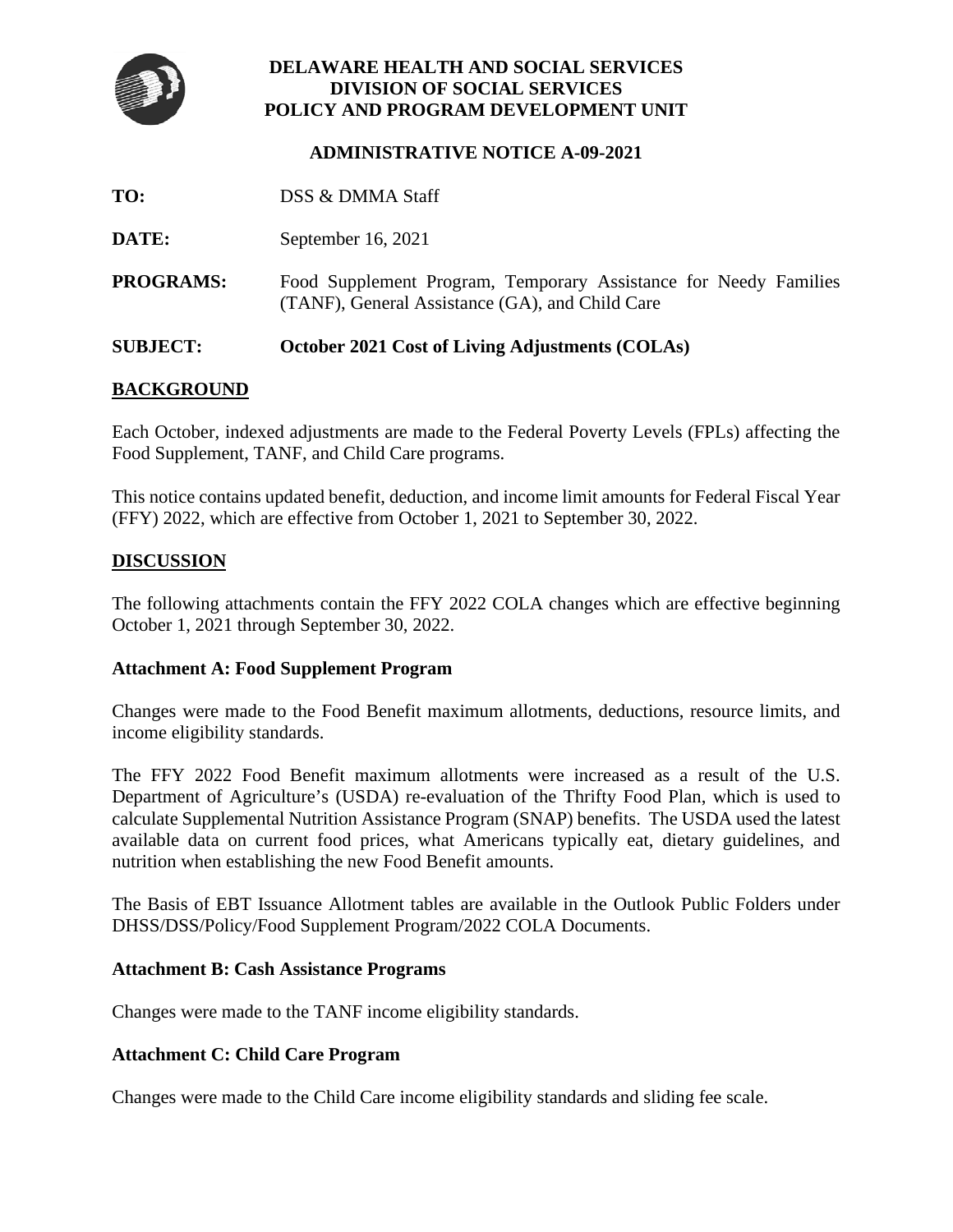Administrative Notice A-09-2021 September 16, 2021 Page 2

## **Attachment D: Simplified Reporting Rules for Food Benefits**

The income table was revised based on changes in the income limits, and the new lottery and gambling reporting requirement was added.

### **Attachment E: Income Reporting for Child Care**

The income table was revised based on changes in the income limits.

### **ACTION REQUIRED**

### **Food Benefit Cases**

ASSIST Worker Web (AWW) will update the Food Benefit COLA changes for October 2021 benefits when mass change is run in September 2021.

AWW will determine eligibility for benefits for September based on FFY 2021 income eligibility standards. AWW will determine eligibility for October's benefits based on FFY 2022 income eligibility standards.

### **TANF Cases**

After mass change is run in September 2021, the AWW system will be updated to reflect the October 2021 TANF standard of need limits.

AWW will determine eligibility for benefits for September based on FFY 2021 income eligibility standards. AWW will determine eligibility for October's benefits based on FFY 2022 income eligibility standards.

### **Child Care Cases**

AWW will be updated to reflect the new income limits for families receiving Purchase of Care. Beginning October 1, 2021, AWW will use the new FFY 2022 income limits to determine eligibility and assign copayments for all new and redetermined cases.

If a family with an existing authorization would receive a decrease in their copayment amount based on the new income limits, the authorization for October and any subsequent months will be updated to reflect the decreased copayment. If a family with an existing authorization would receive an increase in their copayment amount based on the new income limits, the copayment may only increase if the authorization has not met the maximum copayment assignment.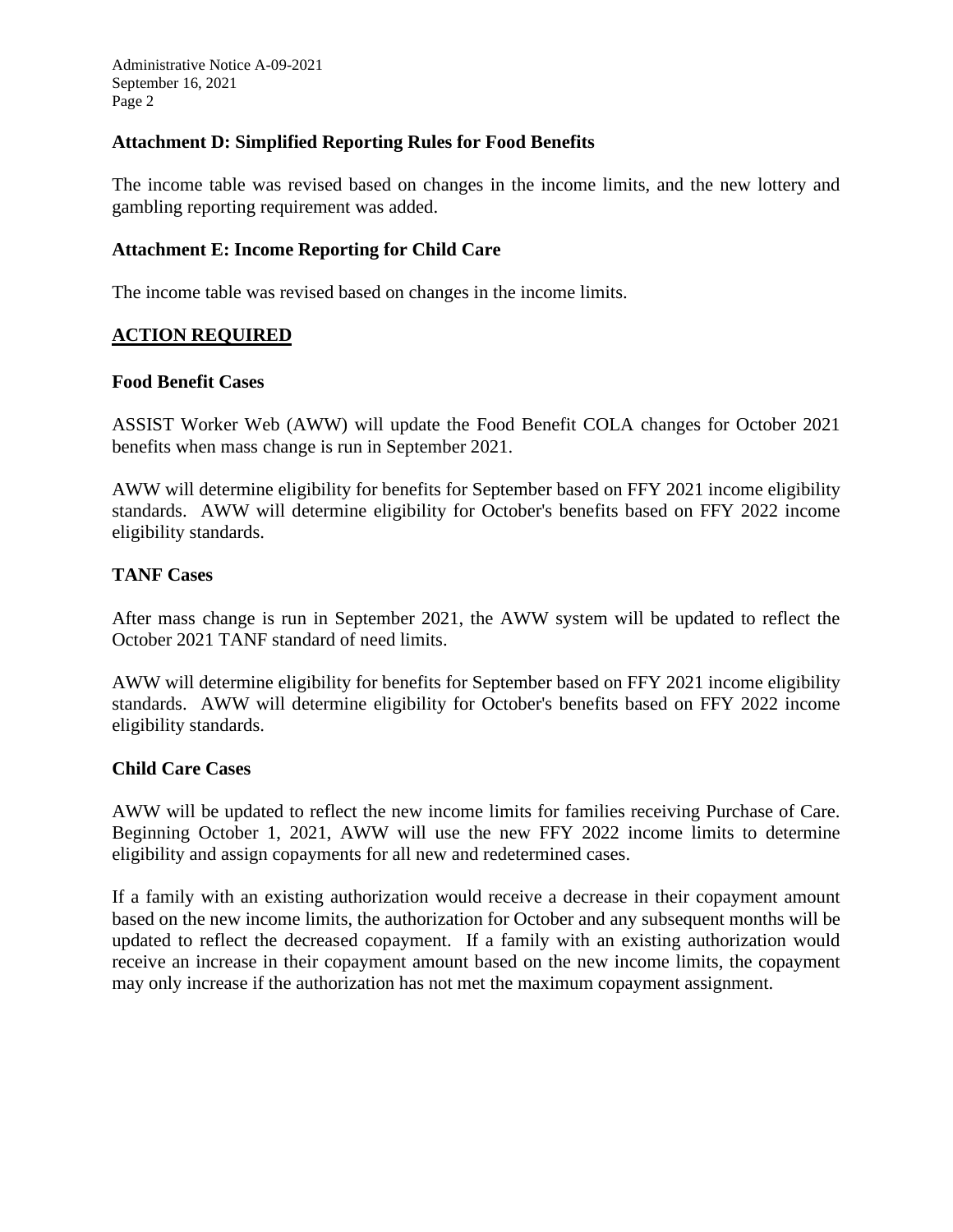Administrative Notice A-09-2021 September 16, 2021 Page 3

*Signed 9/16/2021*

THOMAS HALL **DIRECTOR** DIVISION OF SOCIAL SERVICES

## **ATTACHMENTS**

Attachment A: Food Supplement Program Attachment B: Cash Assistance Programs Attachment C: Child Care Program Attachment D: Simplified Reporting Rules for Food Benefits Attachment E: Reporting Rules for Child Care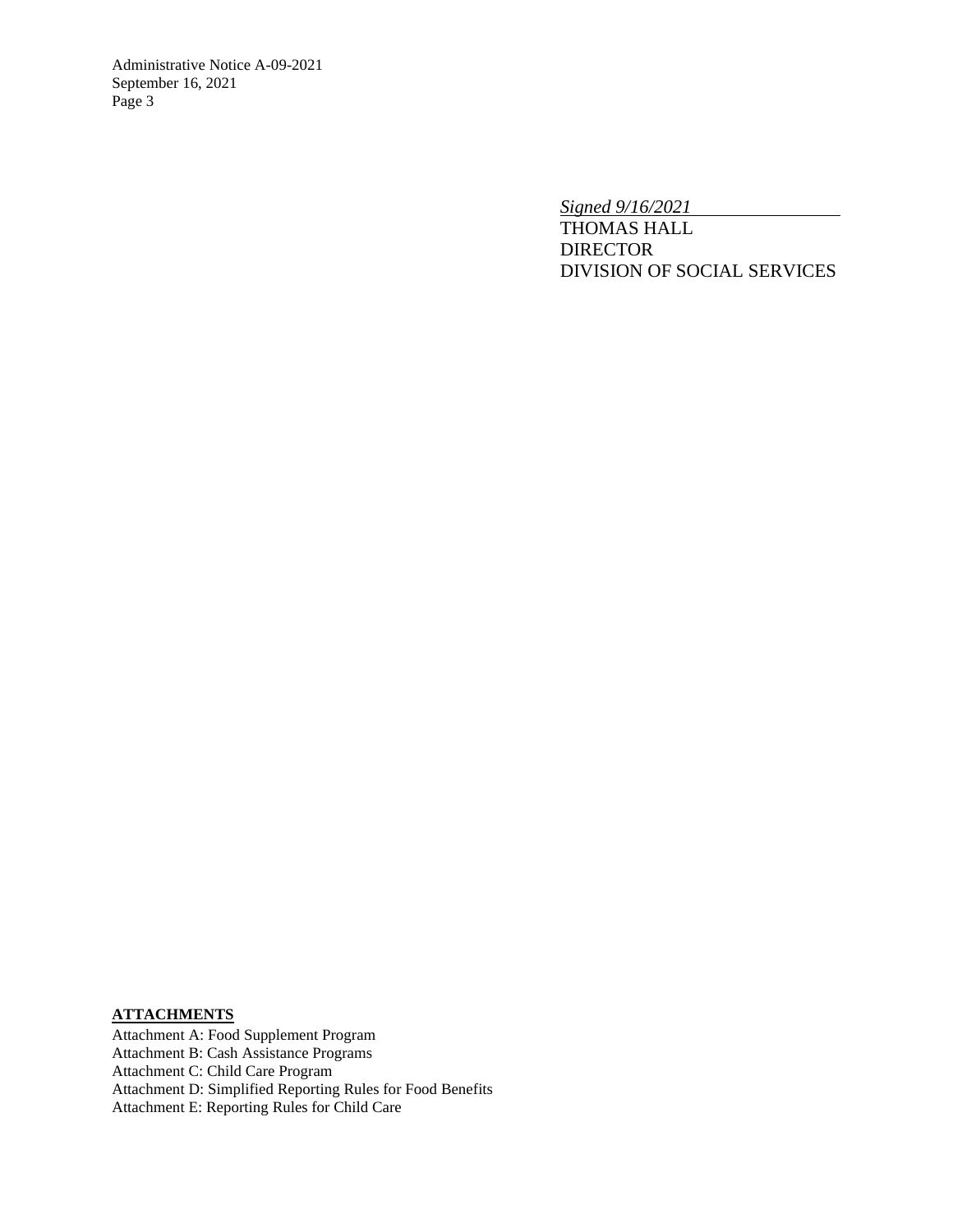# **Attachment A**

# **FOOD SUPPLEMENT PROGRAM FFY 2022 OCTOBER 1, 2021 – SEPTEMBER 30, 2022**

| <b>MAXIMUM FOOD BENEFIT ALLOTMENTS</b> |                       |                                                                          |                       |
|----------------------------------------|-----------------------|--------------------------------------------------------------------------|-----------------------|
| Household<br>Size                      | Old Amount<br>10/2020 | Temporary<br>15% Increase<br>Maximum Allotment<br>$1/1/2021 - 9/30/2021$ | New Amount<br>10/2021 |
| $\mathbf{1}$                           | \$204                 | \$234                                                                    | \$250                 |
| $\overline{2}$                         | \$374                 | \$430                                                                    | \$459                 |
| 3                                      | \$535                 | \$616                                                                    | \$658                 |
| $\overline{4}$                         | \$680                 | \$782                                                                    | \$835                 |
| 5                                      | \$807                 | \$929                                                                    | \$992                 |
| 6                                      | \$969                 | \$1,114                                                                  | \$1,190               |
| 7                                      | \$1,071               | \$1,232                                                                  | \$1,316               |
| 8                                      | \$1,224               | \$1,408                                                                  | \$1,504               |
| Each<br>additional<br>member           | \$153                 | \$176                                                                    | \$188                 |

| <b>MINIMUM FOOD BENEFIT ALLOTMENTS</b> |                    |                                                                          |                       |
|----------------------------------------|--------------------|--------------------------------------------------------------------------|-----------------------|
| Household<br>Size                      | Old Amount 10/2020 | Temporary<br>15% Increase<br>Maximum Allotment<br>$1/1/2021 - 9/30/2021$ | New Amount<br>10/2021 |
| $1 - 2$                                |                    | \$19                                                                     | \$20                  |

| <b>STANDARD DEDUCTIONS</b> |                       |                       |  |
|----------------------------|-----------------------|-----------------------|--|
| Household Size             | Old Amount<br>10/2020 | New Amount<br>10/2021 |  |
| $1 - 3$                    | \$167                 | \$177                 |  |
|                            | \$181                 | \$184                 |  |
|                            | \$212                 | \$215                 |  |
| հ+                         | \$243                 | \$246                 |  |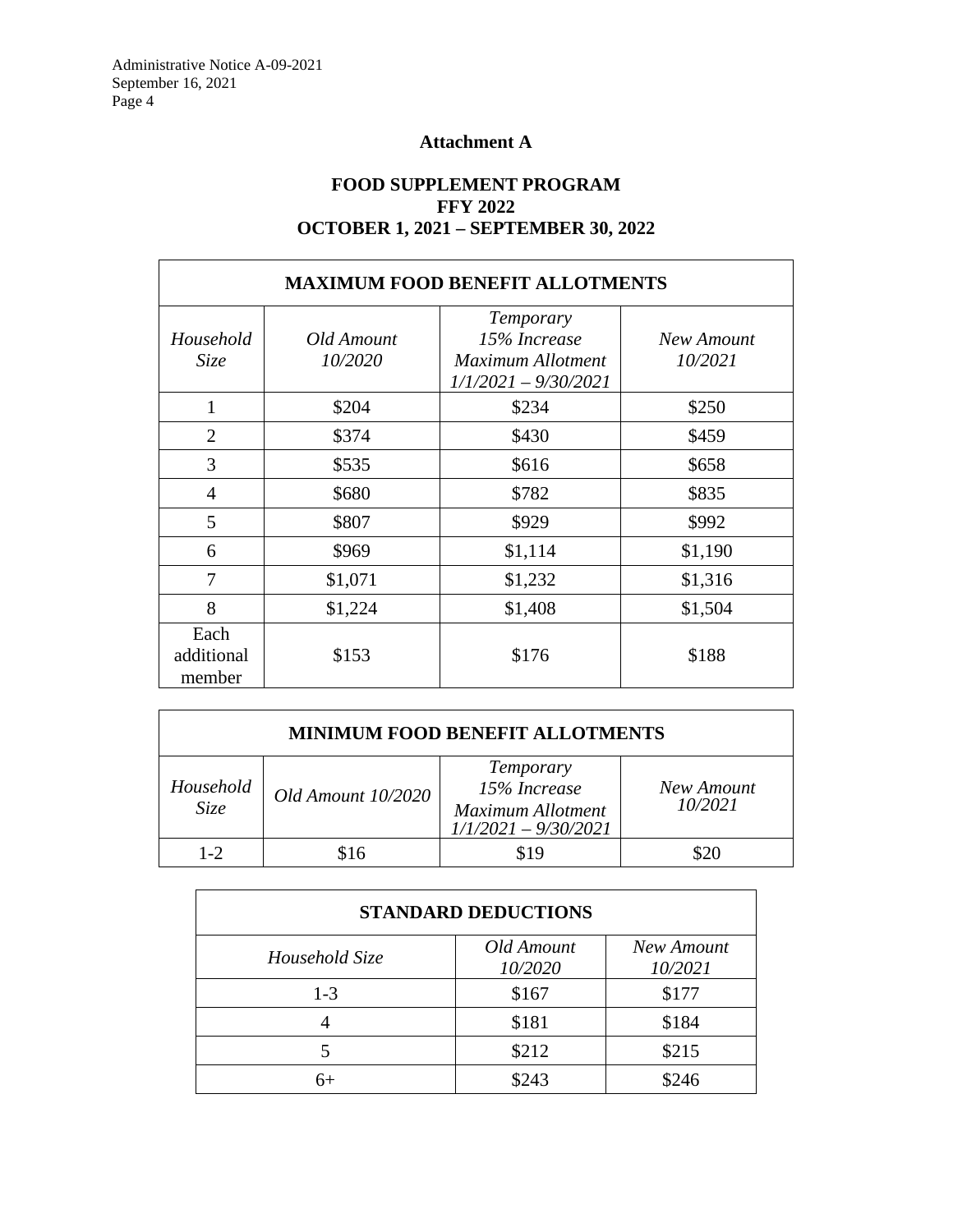# **Attachment A**

# **FOOD SUPPLEMENT PROGRAM FFY 2022 OCTOBER 1, 2021 – SEPTEMBER 30, 2022**

# **MAXIMUM EXCESS SHELTER DEDUCTION**

| Old Amount     | New Amount |
|----------------|------------|
| <i>10/2020</i> | 10/2021    |
| \$586          | \$597      |

| <b>HOMELESS SHELTER DEDUCTION</b> |            |  |  |
|-----------------------------------|------------|--|--|
| Old Amount                        | New Amount |  |  |
| 10/2020                           | 10/2021    |  |  |
| \$156.74                          | \$159.73   |  |  |

## **SELF-EMPLOYMENT STANDARD DEDUCTION**

44%

| <b>STANDARD UTILITY ALLOWANCES</b> |                       |                       |  |  |
|------------------------------------|-----------------------|-----------------------|--|--|
| <i>Type of Utility</i>             | Old Amount<br>10/2020 | New Amount<br>10/2021 |  |  |
| Heating/Cooling                    | \$407                 | \$425                 |  |  |
| Limited (Non-Heating/Cooling)      | \$282                 | \$294                 |  |  |
| One Utility                        | \$70                  | \$75                  |  |  |
| Telephone                          | \$36                  | \$36                  |  |  |

| <b>MAXIMUM RESOURCE LIMITS</b>                                                  |                       |                       |  |
|---------------------------------------------------------------------------------|-----------------------|-----------------------|--|
| Household Type                                                                  | Old Amount<br>10/2020 | New Amount<br>10/2021 |  |
| Households with at least one<br>member who is age 60 or older<br>or is disabled | \$3,500               | \$3,750               |  |
| All other households                                                            | \$2,250               | \$2,500               |  |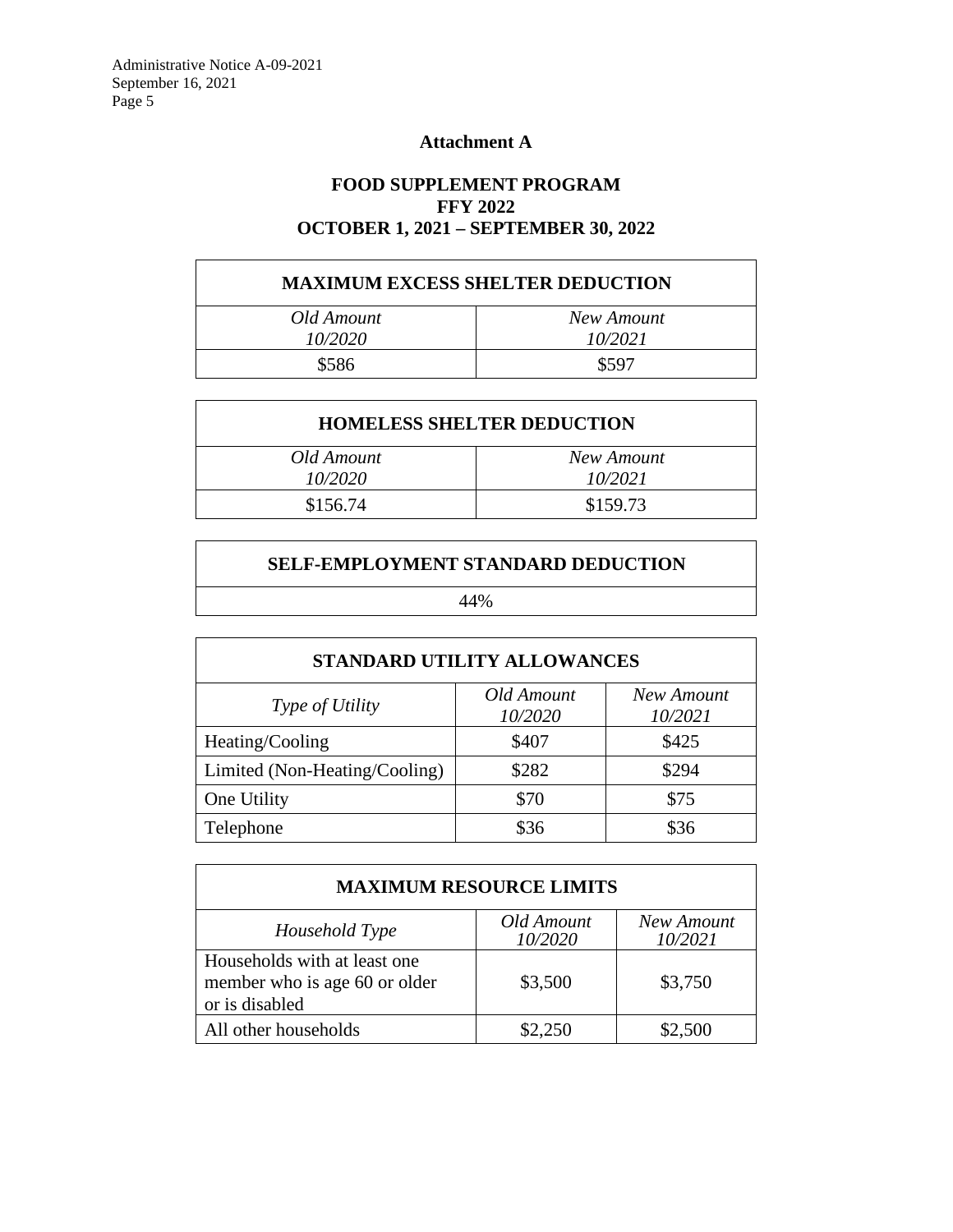# **Attachment A**

# **FOOD SUPPLEMENT PROGRAM FFY 2022 OCTOBER 1, 2021 – SEPTEMBER 30, 2022**

| <b>MAXIMUM LIMIT FOR</b><br>LOTTERY AND GAMBLING WINNINGS |            |  |
|-----------------------------------------------------------|------------|--|
| Old Amount                                                | New Amount |  |
| 10/2020                                                   | 10/2021    |  |
| \$3,500                                                   | \$3,750    |  |

| <b>INCOME ELIGIBILITY LIMITS</b> |                                         |                 |                                       |                 |                |
|----------------------------------|-----------------------------------------|-----------------|---------------------------------------|-----------------|----------------|
| Household                        | Maximum                                 | Elderly /       | <b>Maximum</b>                        | <b>Maximum</b>  | <b>Maximum</b> |
| Size                             | Gross                                   | <b>Disabled</b> | Gross                                 | Net <sub></sub> | Allotment      |
|                                  | Monthly                                 | Separate        | Monthly                               | Monthly         |                |
|                                  | <b>Income</b>                           | Household       | <b>Income</b>                         | <b>Income</b>   |                |
|                                  | 200% FPL                                | 165% FPL        | 130% FPL                              | 100% FPL        |                |
|                                  | <b>Categorically</b><br><b>Eligible</b> |                 | <b>Simplified</b><br><b>Reporting</b> |                 |                |
| 1                                | \$2,148                                 | \$1,771         | \$1,396                               | \$1,074         | \$250          |
| $\overline{2}$                   | \$2,904                                 | \$2,396         | \$1,888                               | \$1,452         | \$459          |
| 3                                | \$3,660                                 | \$3,020         | \$2,379                               | \$1,830         | \$658          |
| $\overline{4}$                   | \$4,418                                 | \$3,644         | \$2,871                               | \$2,209         | \$835          |
| 5                                | \$5,174                                 | \$4,268         | \$3,363                               | \$2,587         | \$992          |
| 6                                | \$5,930                                 | \$4,893         | \$3,855                               | \$2,965         | \$1,190        |
| 7                                | \$6,688                                 | \$5,517         | \$4,347                               | \$3,344         | \$1,316        |
| 8                                | \$7,444                                 | \$6,141         | \$4,839                               | \$3,722         | \$1,504        |
| Each<br>additional<br>member     | \$758                                   | \$625           | \$492                                 | \$379           | \$188          |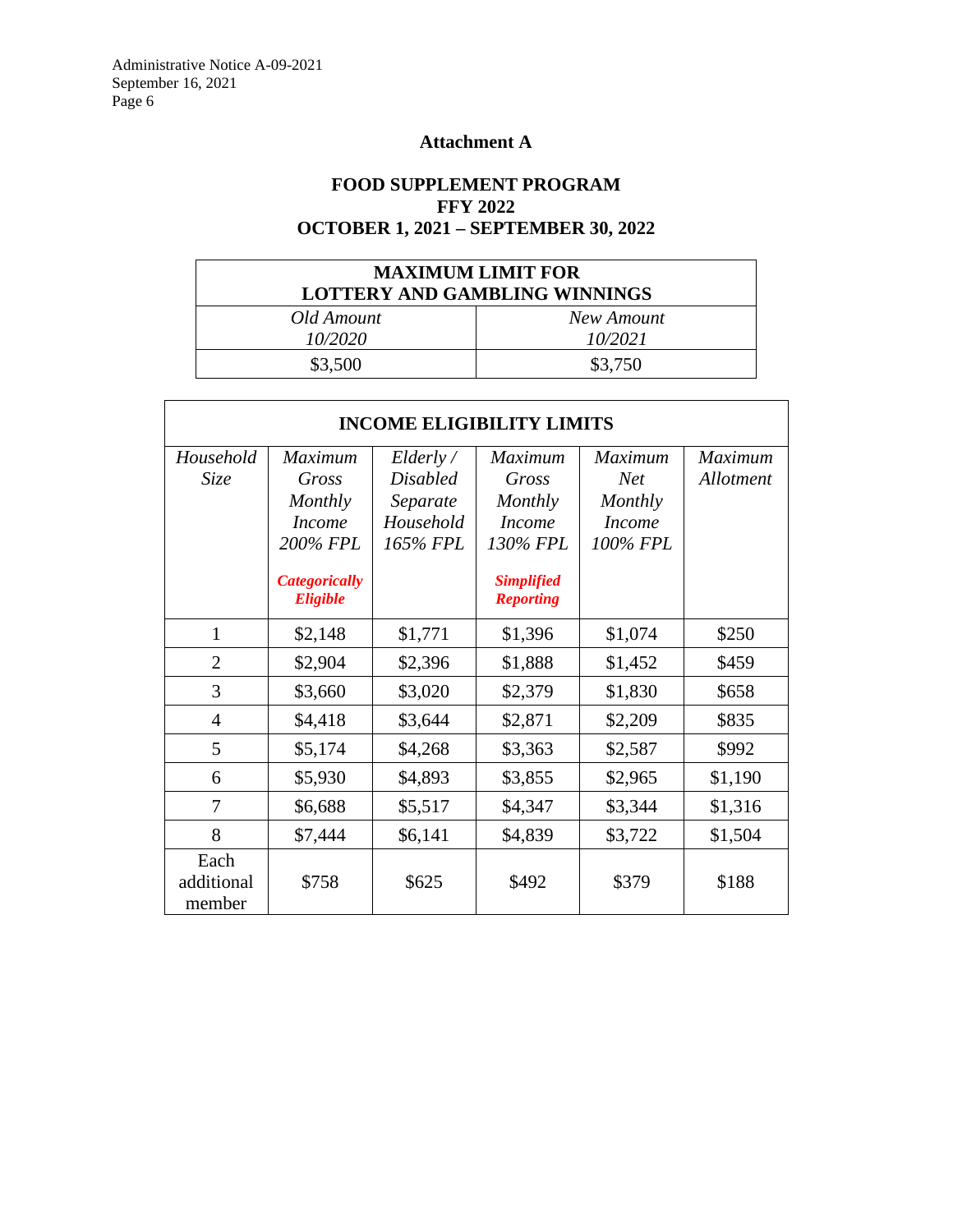# **Attachment B**

# **CASH ASSISTANCE PROGRAMS FFY 2022 OCTOBER 1, 2021 – SEPTEMBER 30, 2022**

| <b>TANF PROGRAM</b> |             |                                     |                 |
|---------------------|-------------|-------------------------------------|-----------------|
|                     |             | COST OF LIVING STANDARD ADJUSTMENTS |                 |
| Number of People in | 185% of the | Standard of                         | Payment         |
| the Budget Group    | Standard of | <b>Need</b>                         | <b>Standard</b> |
|                     | <b>Need</b> | 75% FPL                             |                 |
| 1                   | \$1,491     | \$806                               | \$201           |
| $\overline{2}$      | \$2,015     | \$1,089                             | \$270           |
| 3                   | \$2,540     | \$1,373                             | \$338           |
| $\overline{4}$      | \$3,065     | \$1,657                             | \$407           |
| 5                   | \$3,589     | \$1,940                             | \$475           |
| 6                   | \$4,114     | \$2,224                             | \$544           |
| 7                   | \$4,640     | \$2,508                             | \$612           |
| 8                   | \$5,165     | \$2,792                             | \$681           |
| 9                   | \$5,691     | \$3,076                             | \$750           |
| 10                  | \$6,216     | \$3,360                             | \$819           |
| 11                  | \$6,741     | \$3,644                             | \$888           |
| 12                  | \$7,269     | \$3,929                             | \$957           |
| 13                  | \$7,794     | \$4,213                             | \$1,026         |
| 14                  | \$8,319     | \$4,497                             | \$1,095         |
| 15                  | \$8,845     | \$4,781                             | \$1,164         |
| 16                  | \$9,372     | \$5,066                             | \$1,233         |
| 17                  | \$9,898     | \$5,350                             | \$1,302         |
| 18                  | \$10,423    | \$5,634                             | \$1,371         |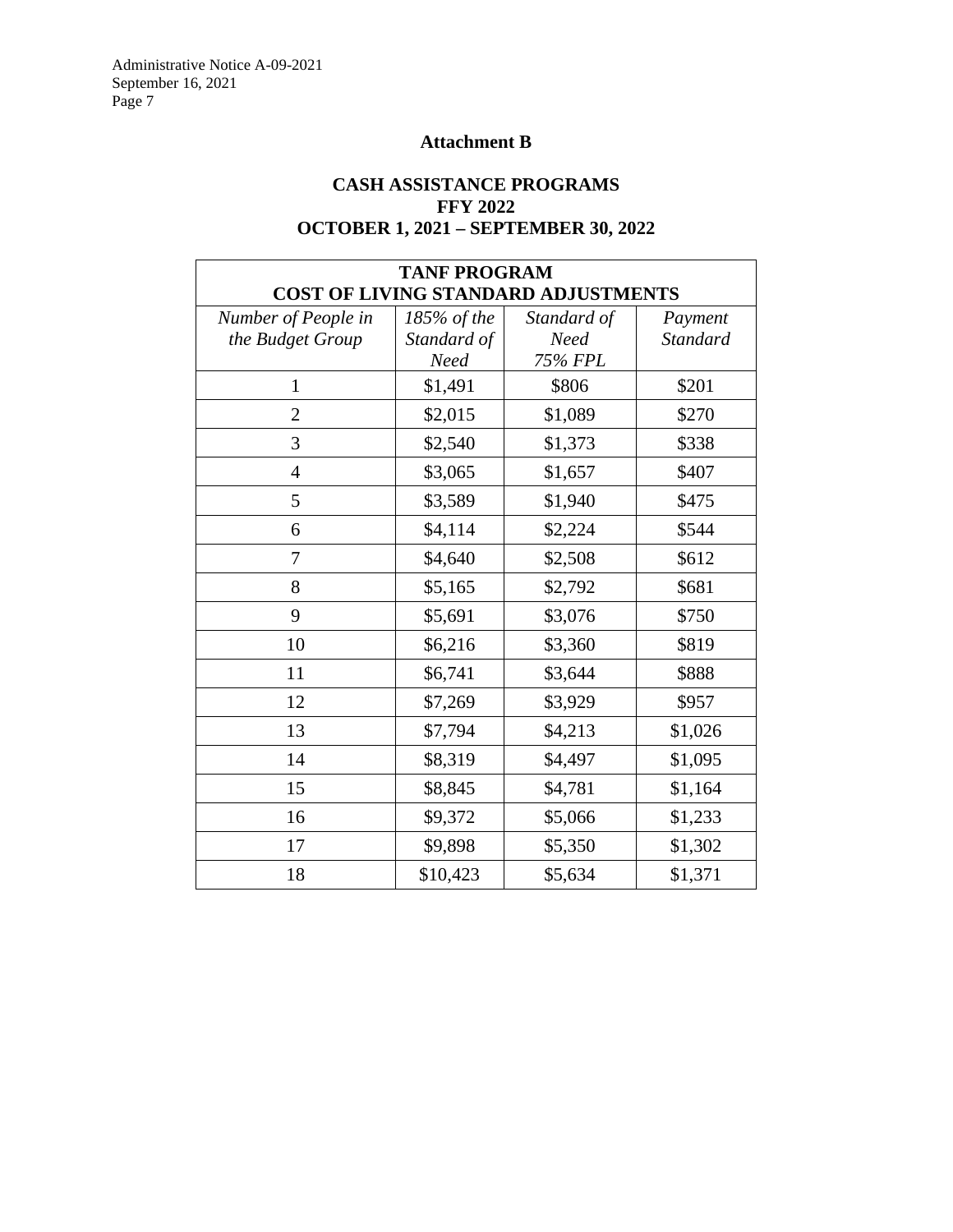Administrative Notice A-09-2021 September 16, 2021 Page 8

Г

# **Attachment B**

# **CASH ASSISTANCE PROGRAMS FFY 2022 OCTOBER 1, 2021 – SEPTEMBER 30, 2022**

| <b>GENERAL ASSISTANCE PROGRAM</b><br>STANDARDS OF NEED AND PAYMENT STANDARDS |                  |                         |  |
|------------------------------------------------------------------------------|------------------|-------------------------|--|
| Number of People in<br>the Budget Group                                      | Standard of Need | <b>Payment Standard</b> |  |
|                                                                              | \$79             | \$79                    |  |
| 2                                                                            | \$107            | \$107                   |  |
| 3                                                                            | \$144            | \$144                   |  |
|                                                                              | \$169            | \$169                   |  |
| 5                                                                            | \$209            | \$209                   |  |
| 6                                                                            | \$239            | \$239                   |  |
|                                                                              | \$266            | \$266                   |  |

| <b>TANF MAXIMUM DEPENDENT CARE DEDUCTIONS</b> |        |  |
|-----------------------------------------------|--------|--|
| Age of Child                                  | Amount |  |
| Under 2 years old                             | \$ 200 |  |
| \$175<br>2 years old and older                |        |  |

| <b>RESOURCE LIMITS</b>    |          |  |  |
|---------------------------|----------|--|--|
| Program                   | Amount   |  |  |
| <b>General Assistance</b> | \$1,000  |  |  |
| <b>TANF</b>               | \$10,000 |  |  |

| <b>HIGH SCHOOL GRADUATION BONUS</b> |  |  |  |  |
|-------------------------------------|--|--|--|--|
| \$350                               |  |  |  |  |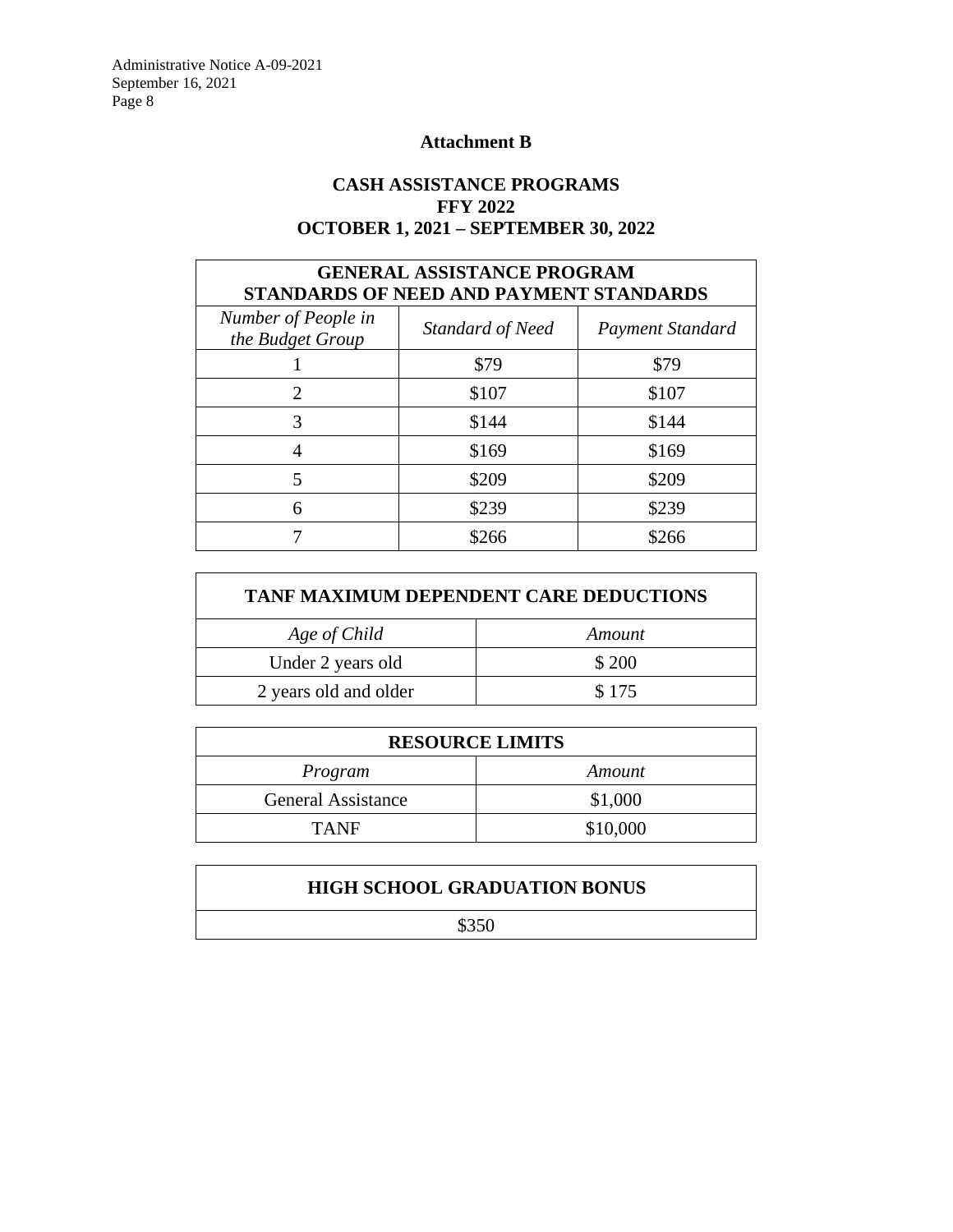# **Attachment C**

# **CHILD CARE PROGRAM FFY 2022 OCTOBER 1, 2021 – SEPTEMBER 30, 2022**

|                                                         | <b>INCOME ELIGIBILITY LIMITS &amp; SLIDING FEE SCALE</b> |                      |                      |                 |                 |                       |                       |
|---------------------------------------------------------|----------------------------------------------------------|----------------------|----------------------|-----------------|-----------------|-----------------------|-----------------------|
| MONTHLY COPAYMENTS ARE BASED ON COUNTABLE FAMILY INCOME |                                                          |                      |                      |                 |                 |                       |                       |
| Family                                                  | Maximum Gross                                            | <b>Maximum Gross</b> | <b>Maximum Gross</b> | Excessive       | Waived          | 4% of Gross           | 9% of Gross           |
| Size                                                    | Monthly Income                                           | Monthly Income       | Monthly Income       | Financial       | Copayments      | <b>Income Applied</b> | <b>Income Applied</b> |
|                                                         | <i>at</i>                                                | <i>at</i>            | during               | Burden for      | $\leq 70\%$ FPL | to Copayments         | to Copayments         |
|                                                         | Application                                              | Redetermination      | Authorization        | Copayments      |                 | $>70\%$ - 105%        | $>105\%$ - 200%       |
|                                                         | 185% FPL                                                 | 200% FPL             | 85% SMI              | $\leq 40\%$ FPL |                 | <b>FPL</b>            | <b>FPL</b>            |
| 1                                                       | \$1,987                                                  | \$2,148              | \$3,827              | \$430           | \$752           | $$753 - $1,128$       | $$1,129 - $2,148$     |
| $\mathfrak{2}$                                          | \$2,686                                                  | \$2,904              | \$5,005              | \$581           | \$1,016         | $$1,017 - $1,525$     | $$1,526 - $2,904$     |
| 3                                                       | \$3,386                                                  | \$3,660              | \$6,182              | \$732           | \$1,281         | $$1,282 - $1,922$     | $$1,923 - $3,660$     |
| $\overline{\mathcal{L}}$                                | \$4,087                                                  | \$4,418              | \$7,360              | \$884           | \$1,546         | $$1,547 - $2,319$     | $$2,320 - $4,418$     |
| 5                                                       | \$4,786                                                  | \$5,174              | \$8,537              | \$1,035         | \$1,811         | $$1,812 - $2,716$     | $$2,717 - $5,174$     |
| 6                                                       | \$5,485                                                  | \$5,930              | \$9,715              | \$1,186         | \$2,076         | $$2,077 - $3,113$     | $$3,114 - $5,930$     |
| 7                                                       | \$6,186                                                  | \$6,688              | \$9,935              | \$1,338         | \$2,341         | $$2,342 - $3,511$     | $$3,512 - $6,688$     |
| $8\,$                                                   | \$6,886                                                  | \$7,444              | \$10,156             | \$1,489         | \$2,605         | $$2,606 - $3,908$     | \$3,909 - \$7,444     |
| 9                                                       | \$7,587                                                  | \$8,202              | \$10,377             | \$1,640         | \$2,871         | $$2,872 - $4,306$     | $$4,307 - $8,202$     |
| 10                                                      | \$8,288                                                  | \$8,960              | \$10,598             | \$1,792         | \$3,136         | $$3,137 - $4,704$     | $$4,705 - $8,960$     |
| 11                                                      | \$8,989                                                  | \$9,718              | \$10,819             | \$1,944         | \$3,401         | $$3,402 - $5,102$     | $$5,103 - $9,718$     |
| 12                                                      | \$9,690                                                  | \$10,476             | \$11,039             | \$2,095         | \$3,667         | $$3,668 - $5,500$     | $$5,501 - $10,476$    |
| 13                                                      | \$10,391                                                 | \$11,234             | \$11,260             | \$2,247         | \$3,932         | $$3,933 - $5,898$     | $$5,899 - $11,234$    |
| 14                                                      | \$11,093                                                 | \$11,992             | \$11,481             | \$2,398         | \$4,197         | $$4,198 - $6,296$     | $$6,297 - $11,992$    |
| 15                                                      | \$11,794                                                 | \$12,750             | \$11,702             | \$2,550         | \$4,463         | $$4,464 - $6,694$     | $$6,695 - $12,750$    |
| 16                                                      | \$12,495                                                 | \$13,508             | \$11,923             | \$2,702         | \$4,728         | $$4,729 - $7,092$     | $$7,093 - $13,508$    |
| 17                                                      | \$13,196                                                 | \$14,266             | \$12,143             | \$2,853         | \$4,993         | \$4,994 - \$7,490     | $$7,491 - $14,266$    |
| 18                                                      | \$13,897                                                 | \$15,024             | \$12,364             | \$3,005         | \$5,258         | $$5,259 - $7,888$     | $$7,889 - $15,024$    |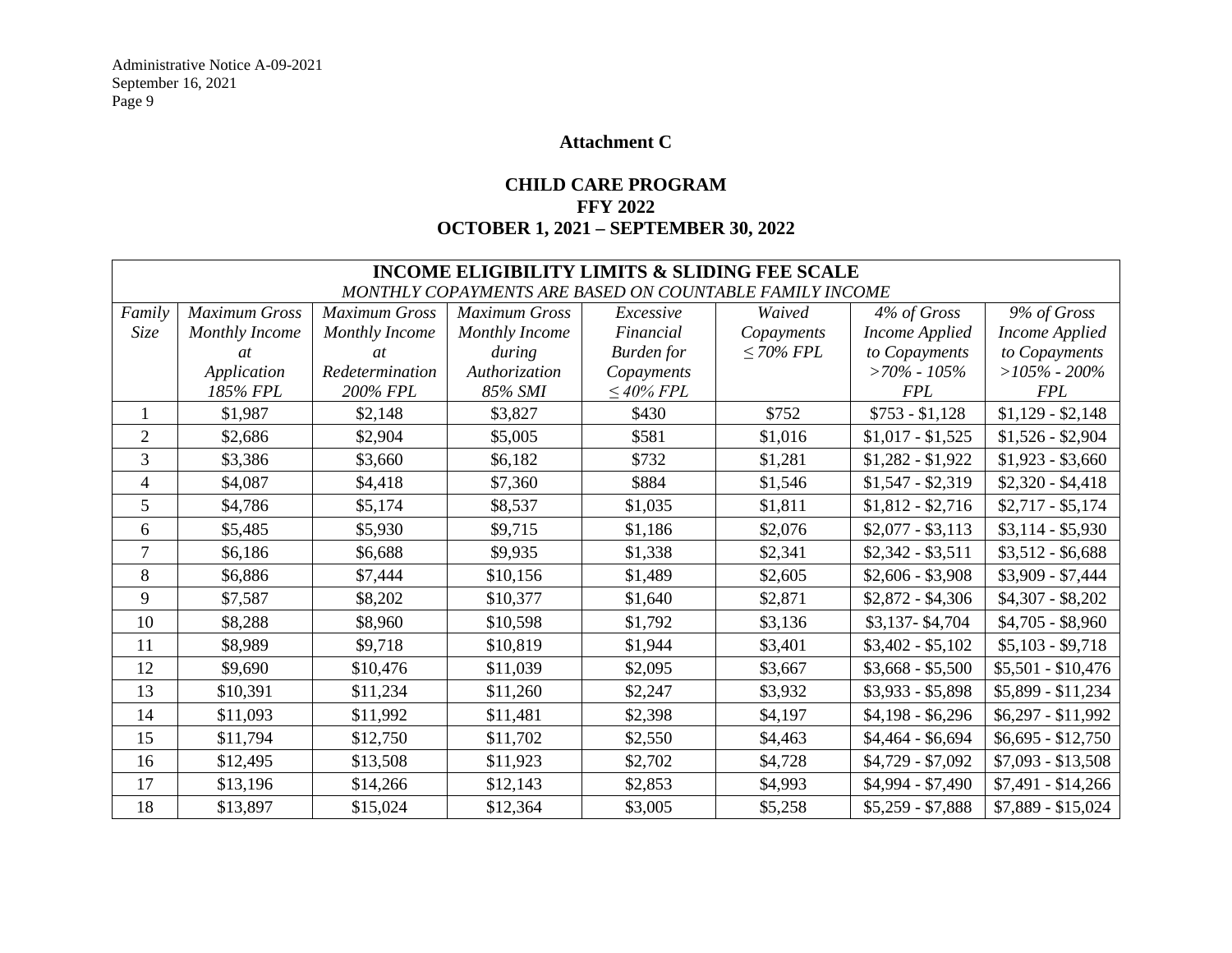### **Attachment D**

## **SIMPLIFIED REPORTING RULES FOR FOOD BENEFITS OCTOBER 1, 2021 – SEPTEMBER 30, 2022**

#### **If you receive Food Benefits:**

**1. You must report when your household's total monthly income is more than the amount listed in the table below for your household size. You must report your total monthly income to the Division of Social Services within 10 days after the end of the month that your income increased. You must show your paycheck stubs to the Division of Social Services.**

| Number of People in Your<br>Food Benefit Case | Food Benefit Household<br><b>Monthly Income</b> |
|-----------------------------------------------|-------------------------------------------------|
|                                               | \$1,396                                         |
| 2                                             | \$1,888                                         |
| 3                                             | \$2,379                                         |
|                                               | \$2,871                                         |
|                                               | \$3,363                                         |
| 6                                             | \$3,855                                         |
|                                               | \$4,347                                         |
| 8                                             | \$4,839                                         |
| For each additional person,<br>add:           | \$492                                           |

*Monthly Gross Earned Income + Monthly Unearned Income = Total Monthly Income*

To calculate your household's total monthly income, add the gross amount of all earned income (the amount of income from employment before deductions are taken out) to the amount of all unearned income (such as Social Security benefits, child support, or other cash assistance) that is received by everyone in your household during the month.

- **2. You must report when anyone in your household receives lottery or gambling winnings of \$3,750 or more. You must report lottery or gambling winnings to the Division of Social Services (DSS) within 10 days after receiving the winnings even if you spend or give away the winnings.**
- **3. If you are an adult living in a household without any minor children and you are getting Food Benefits because you are working 80 hours or more per month, you must report when you start working less than 80 hours per month. You must report your new work hours to the Division of Social Services within 10 days after the end of the month that your hours decreased.**

**To report a change:**

- **Call the Change Report Center at 1-866-843-7212; or**
- **Contact your local Division of Social Services office; or**
- **Login to your Delaware ASSIST account at assist.dhss.delaware.gov.**

You are not required to report other changes in your Food Benefit household's circumstances. This reporting requirement is for Food Benefits only. If you report a change, DSS will take action on it and will notify you if the change results in either an increase or decrease in your benefits.

You must immediately report any changes in your household's circumstances for Cash Assistance and Medical Assistance.